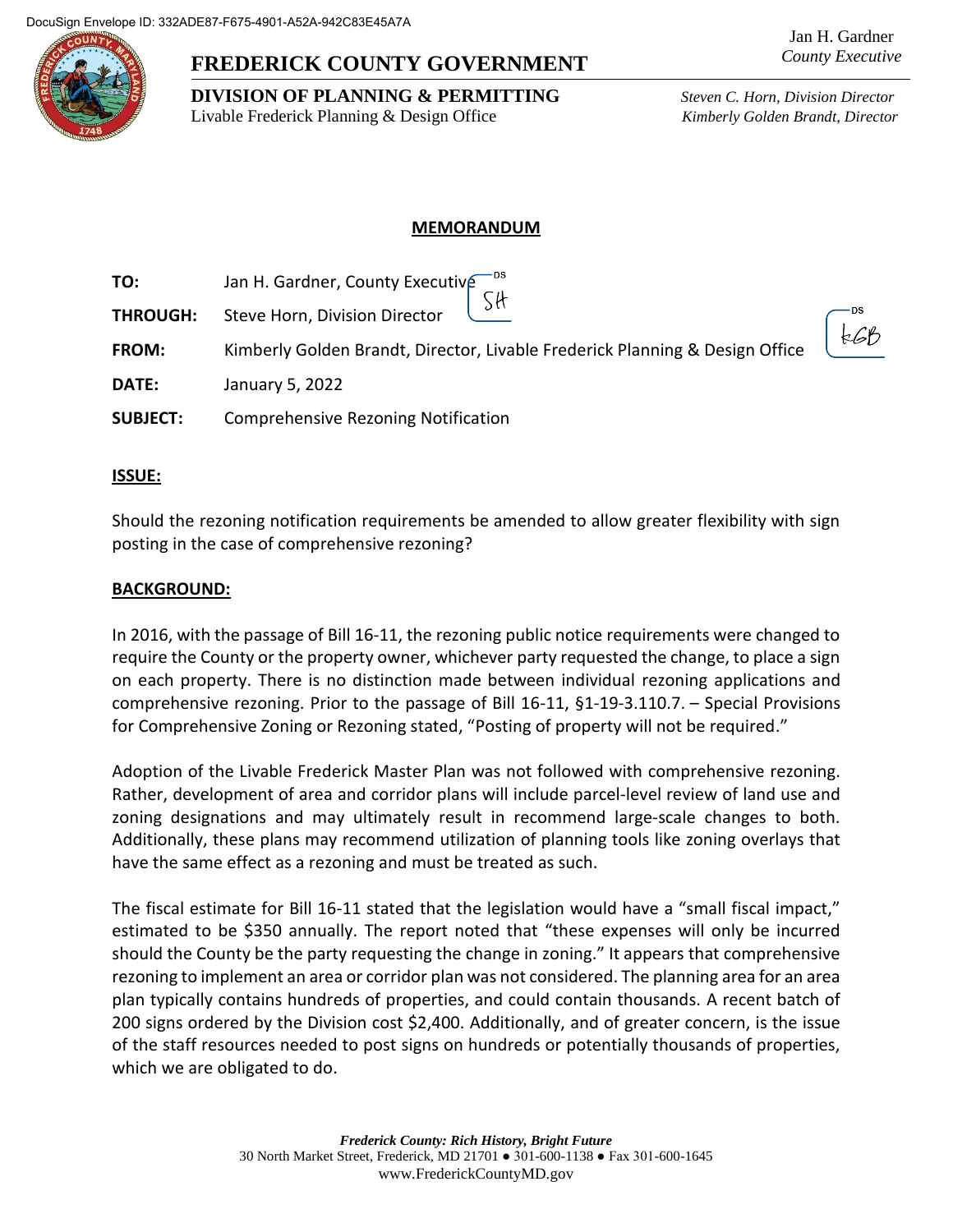RE: Comprehensive Rezoning Notification January 5, 2022 **Page 2** Page 2

As a remedy, it is proposed that the Zoning Ordinance be amended as shown in Attachment 1 to distinguish rezoning requests by a single property owner from comprehensive rezoning initiated by the County, and to allow the County to post signs at appropriate intervals when multiple adjoining properties are the subject of comprehensive rezoning rather than posting a sign on each property. In addition to signs, notification will continue to be provided via mail and newspaper advertisements as is required, and via the County website and social media as is the current practice.

#### **RECOMMENDATION:**

Staff recommends that the rezoning notification requirements be amended to allow greater flexibility with sign posting in the case of comprehensive rezoning.

| Approve?<br>Yes<br>No<br>-DocuSianed by: |           |
|------------------------------------------|-----------|
| Jan Gardner                              | 1/11/2022 |
| −9amº ም® Gardner, County Executive       | Date      |
| <b>Frederick County, Maryland</b>        |           |

### **FINANCIAL IMPACT:** No

### **ATTACHMENT(S):**

Attachment 1 – Draft Text Amendment - 1-19-3.110.7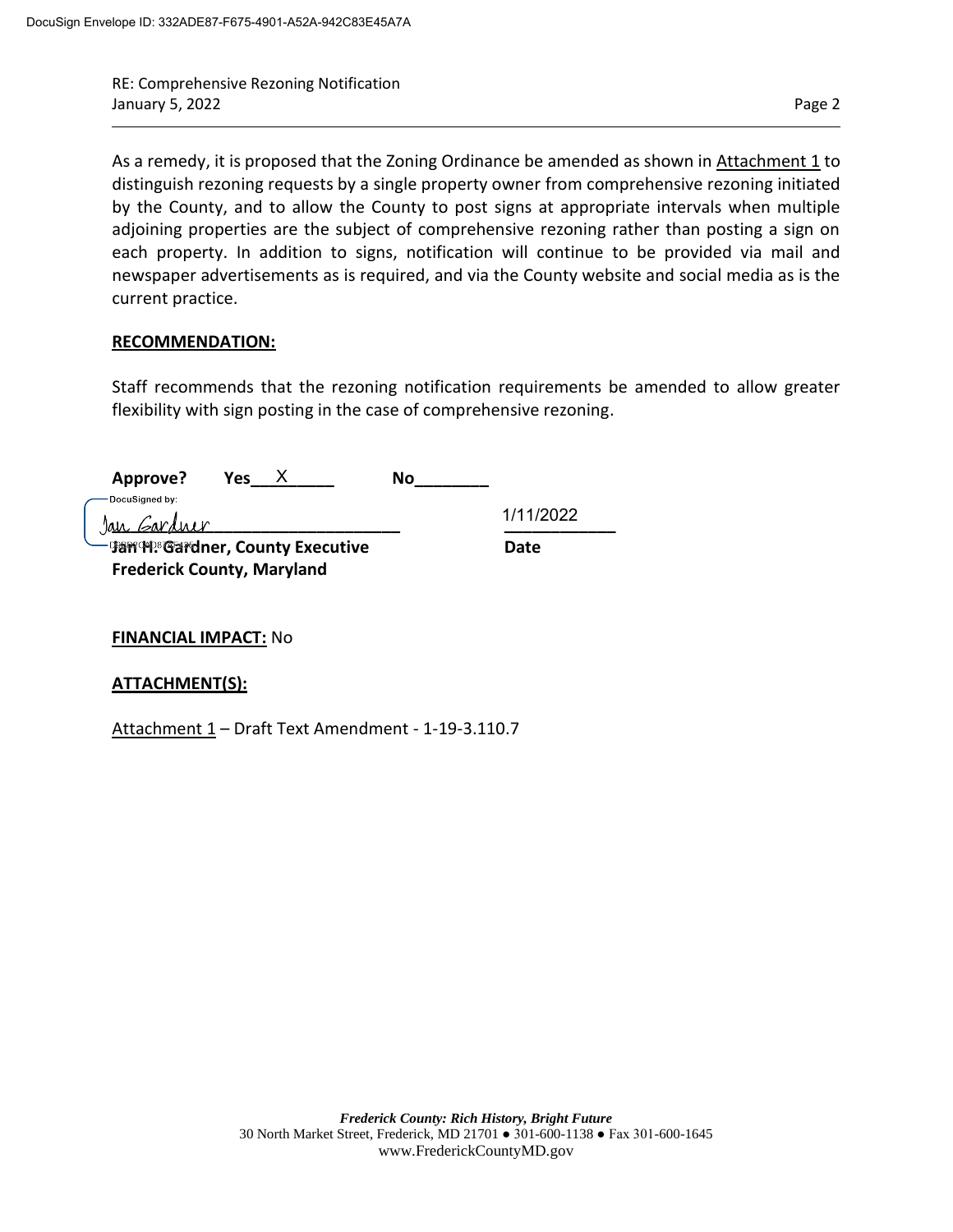# **TEXT AMENDMENT – COMPREHENSIVE ZONING OR REZONING**

## **§ 1-19-3.110.3. REVIEW AND APPROVAL PROCEDURES.**

(A) Planning Commission.

 (1) An application for an individual zoning map amendment or a floating zone reclassification shall be reviewed by the Community Development Division staff which shall prepare a report and recommendation to the Planning Commission. After completion of this staff report the application shall be presented to the Planning Commission for consideration.

 (2) Within 90 days after acceptance of the application by the Zoning Administrator, the Planning Commission shall hold a public hearing on the application for individual zoning map amendment or floating zone reclassification. The Planning Commission shall forward its recommendation to the County Council within 62 days of its first public hearing. A failure to make a recommendation within 62 days of the first public hearing shall be deemed as providing no recommendation on the request.

(B) County Council.

 (1) The County Council shall hold a public hearing on the application for an individual zoning map amendment or floating zone reclassification.

(2) Any person shall have the right to submit oral and/or written testimony at the hearing.

 (3) An application for individual zoning map amendment or floating zone reclassification shall be deemed denied if the County Council has not approved the application within 90 days of the conclusion of the public hearing.

(C) Public notice.

 (1) Sign(s). The applicant shall place a sign on the property proposed to be reclassified, within 10 feet of each property line that abuts a public road. If the property does not abut a public road, a sign shall be placed in such a manner so that it may be most readily seen by the public.

(a) The Zoning Administrator shall provide the required sign(s).

 (b) The sign(s) shall be placed on the property at least 30 days prior to the public hearing of the Planning Commission or County Council on the zoning map amendment.

 (c) The sign(s) shall be affixed to a rigid board, protected from the weather, and maintained at all times by the applicant.

 (d) The applicant shall file an affidavit certifying that the sign(s) has been posted and maintained for the required period of time.

 (e) If any person removes or tampers with a posted sign(s) during the above 30 day posting period, that person, upon conviction, shall be guilty of a misdemeanor, as provided in § 1-19-2.220.

 (2) Mail. The Zoning Administrator will make a good faith effort to notify the owners of all properties adjoining a property for which an application for zoning map amendment or floating zone reclassification application has been accepted. Such notice shall be by first class mail at least 14 days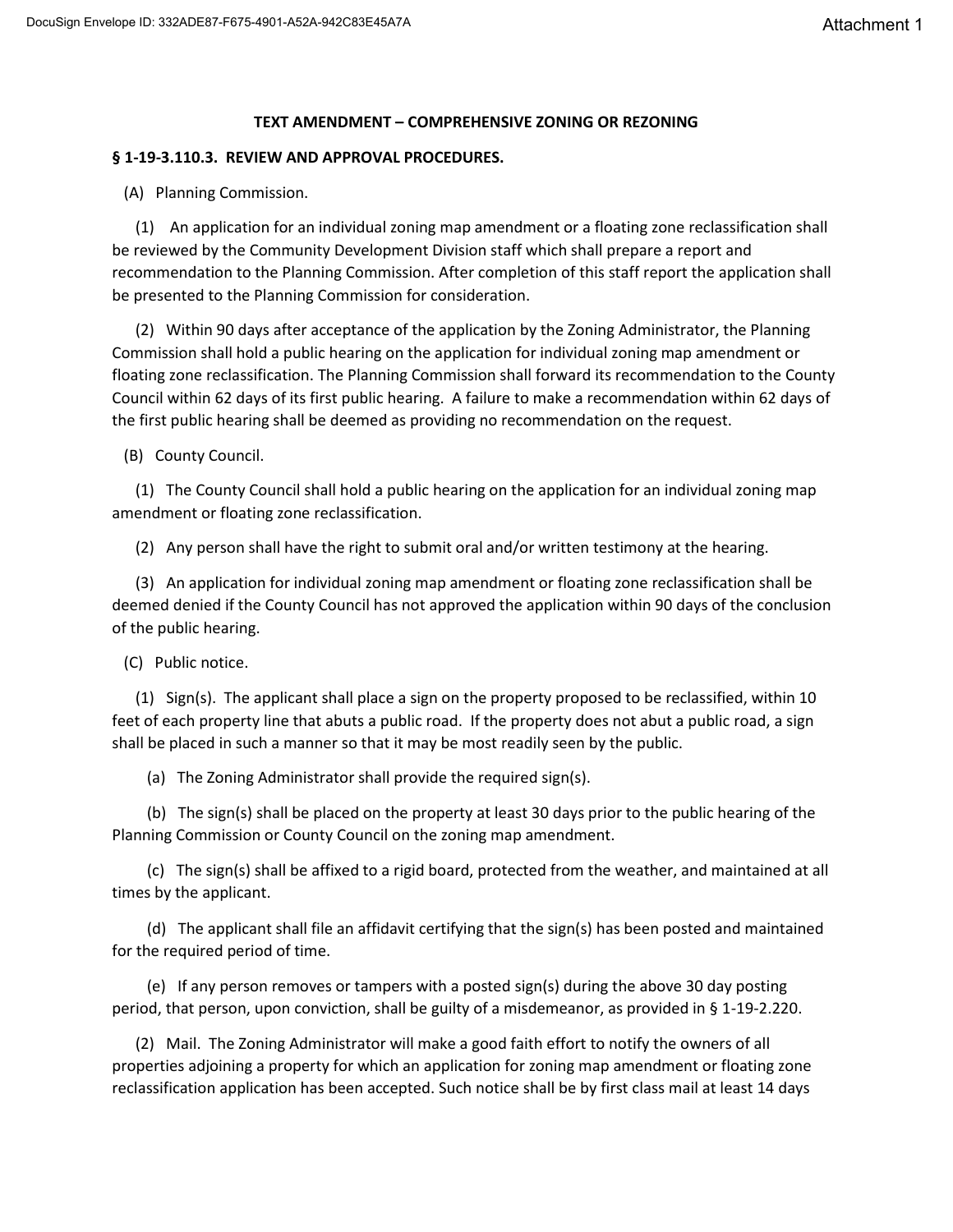prior to such public hearing and contain the date, time, place and nature of any public hearing to be held concerning the application. **The failure of the property owner to receive the mailing shall not invalidate the approval of the zoning map amendment or floating zone reclassification.**

 (a) Adjoining property owners shall include the owners of properties immediately contiguous to the applicant's property as well as those separated by streets, railroads, or other rights-of-way as set forth in § 1-19-3.110.2(C)(5).

 (b) Appearance by a property owner at the public hearing shall constitute a waiver of any defect in this notice requirement.

 (3) Newspaper. Notice of the time and place of the County Council public hearing, together with a summary of the proposed zoning map amendment or floating zone reclassification shall be published in at least 1 newspaper of general circulation in Frederick County once each week for 2 successive weeks with the first such publication of notice at least 14 days prior to the hearing.

 (4) The Zoning Administrator shall have the authority to postpone a public hearing if the applicant has not complied with the requirements for posting of property as detailed in this section.

\*\*\*\*\*\*\*\*\*\*

#### **§ 1-19-3.110.7. SPECIAL PROVISIONS FOR COMPREHENSIVE ZONING OR REZONING.**

 In the case of a comprehensive zoning or rezoning, the following review and approval procedures shall apply.

 (A) The Planning Commission shall hold a public hearing and cause notice of the hearing to be published in a newspaper of general circulation in the county in accordance with § 1-19-3.110.3. The Planning Commission shall forward a recommendation to the County Council within 62 days of the first public hearing.

 (B) The County Council shall hold a public hearing and cause notice of the hearing to be published in accordance with § 1-19-3.110.3. Any person shall have the right to submit oral and/or written testimony at the hearing.

 (C) The following additional public notice requirements shall apply for all properties for which a change in zoning is requested by the property owner **[**or by the County**]**:

 (1) Sign(s). The **[**County or the**]** property owner **[**, depending on which party requested the change,**]** shall place a sign on each property, within 10 feet of each property line that abuts a public road. If the property does not abut a public road, a sign shall be placed in such a manner so that it may be most readily seen by the public.

 (a) The sign(s) shall be placed on each property at least 30 days prior to the Planning Commission public hearing and at least 30 days prior to the County Council public hearing.

 (b) The sign(s) shall be affixed to a rigid board, protected from the weather, and maintained at all times by the **[**County or the**]** property owner[, depending on which party requested the change**]**.

 (c) If any person removes or tampers with a posted sign(s) during the above 30 day posting period, that person, upon conviction, shall be guilty of a misdemeanor, as provided in § 1-19-2.220.